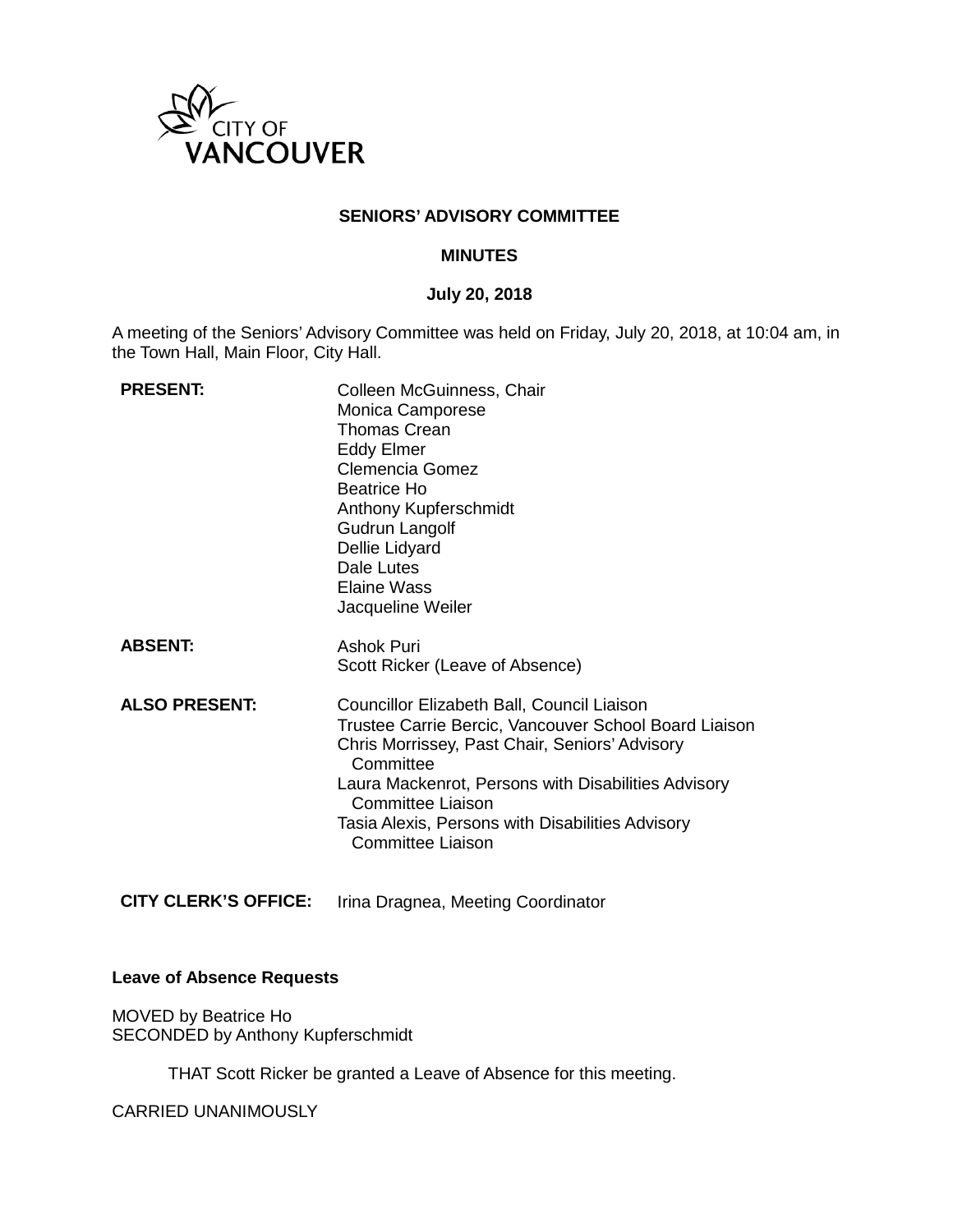### **Approval of Minutes**

MOVED by Jacqueline Weiler SECONDED by Dellie Lidyard

> THAT the minutes of the Seniors' Advisory Committee meeting held May 11, 2018, be approved.

CARRIED UNANIMOUSLY

# **1. Parking By-law – Report-Back**

John Turecki, Parking Management, Engineering Services, presented an update to the Committee summarizing the Administrative Report, dated June 25, 2018, entitled ["Parking By](https://council.vancouver.ca/20180724/documents/p10.pdf)[law Updates to Achieve Transportation 2040 Actions"](https://council.vancouver.ca/20180724/documents/p10.pdf)*,* that was considered by Council at the Standing Committee on Policy and Strategic Priorities, on July 25, 2018. Mr. Turecki responded to questions from the Committee.

# **2. Liaison Reports**

Trustee Carrie Bercic, Vancouver School Board Liaison, provided an update on the proposed BC Hydro Substation in the West End which was carried (with 2 Trustees in opposition) and will now move ahead. Trustee Bercic noted that the building of the substation will impact Nelson Park.

### **3. Subcommittee Reports**

### **a. Housing – Scott Ricker**

None.

# **b. Transportation – Dellie Lidyard**

None.

# **c. Engagement – Beatrice Ho**

Colleen McGuinness and Beatrice Ho suggested the Committee organize an event to celebrate and thank the participants in the world cafes that were part of the Social Isolation and Loneliness Among Seniors (SILAS) project. The Chair noted that details will follow once funding is arranged.

# **d. Dogwood - Colleen McGuinness**

None.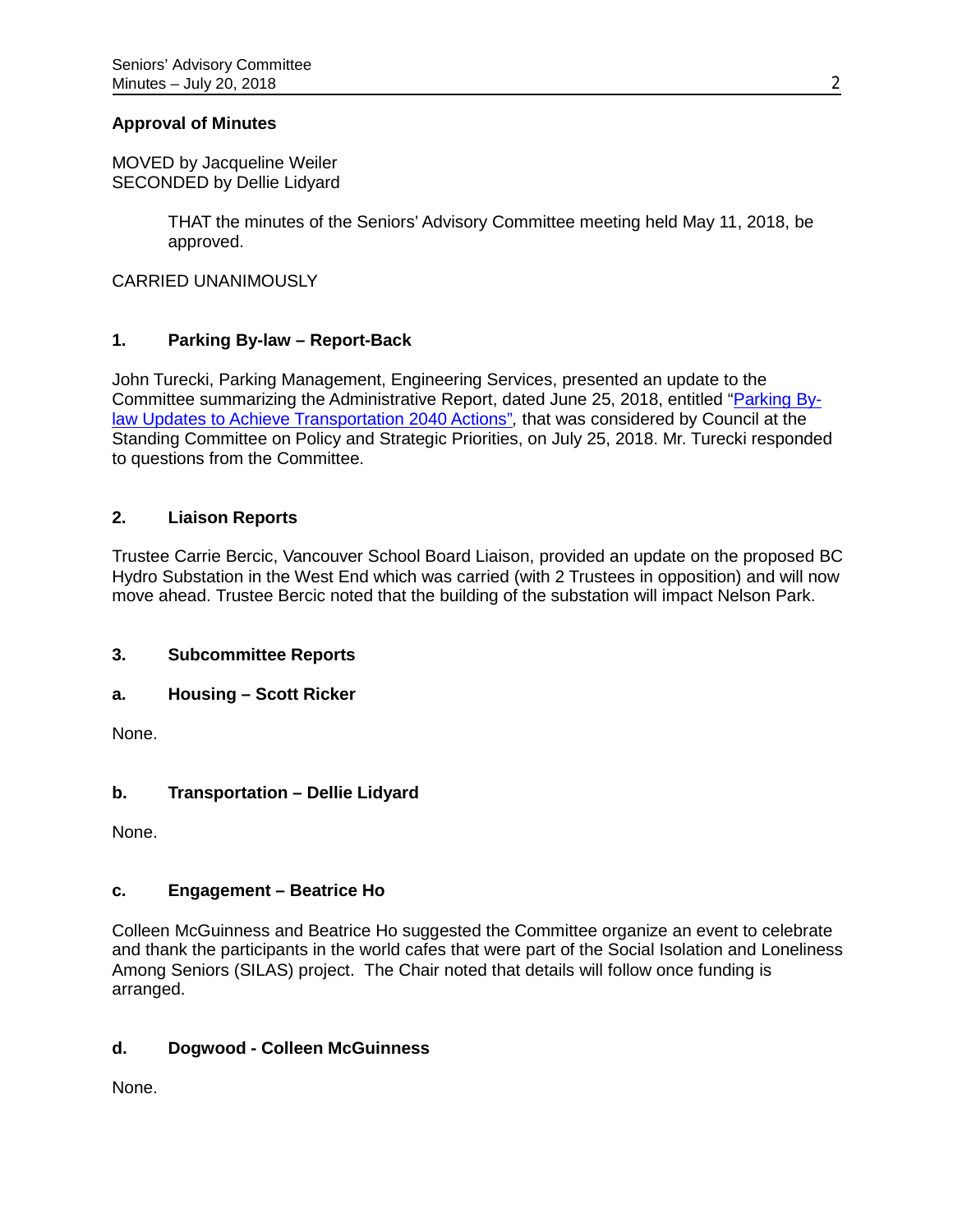# **e. Persons with Disabilities Advisory Committee Update – Laura Mackenrot**

None.

# **4. Oakridge Development - Presentation**

Michelle Schouls, Associate Director, Facilities Planning, James O'Neill, Social Planner, Social Policy and Projects and Catherine Buckham, Senior Social Planner, Social Policy and Projects, presented a progress update on the Oakridge Civic Centre 55+ Activity Centre. Staff responded to questions.

The Committee assigned Anthony Kupferschmidt and Beatrice Ho as Committee liaisons in the Oakridge Development consultation.

The Committee highlighted the importance of accessible washrooms to be included in the future park planning.

# **5. Crofton Manor Redevelopment**

This item was postponed.

# **6. Isolation and Loneliness Among Seniors (SILAS)**

None.

# **7. New Business**

# **a) Ensuring Public Access to Privately-Owned Public Spaces ("POPS")**

Eddy Elmer introduced the following motion regarding public access to privately-owned public spaces.

MOVED by Eddy Elmer SECONDED by Gudrun Langolf

### **WHEREAS**

- 1. In 2013, Vancouver City Council approved the Age-friendly Action Plan and the City of Vancouver's intention to seek recognition from the World Health Organization as a "Global Age-friendly City;"
- 2. Key features of an age-friendly city are adequate, safe, and accessible public spaces designed for relaxation and social activity;
- 3. The Seniors' Advisory Committee recently published a report [\(www.seniorsloneliness.ca\)](http://www.seniorsloneliness.ca/) underscoring the role that such spaces play in preventing social isolation and loneliness; and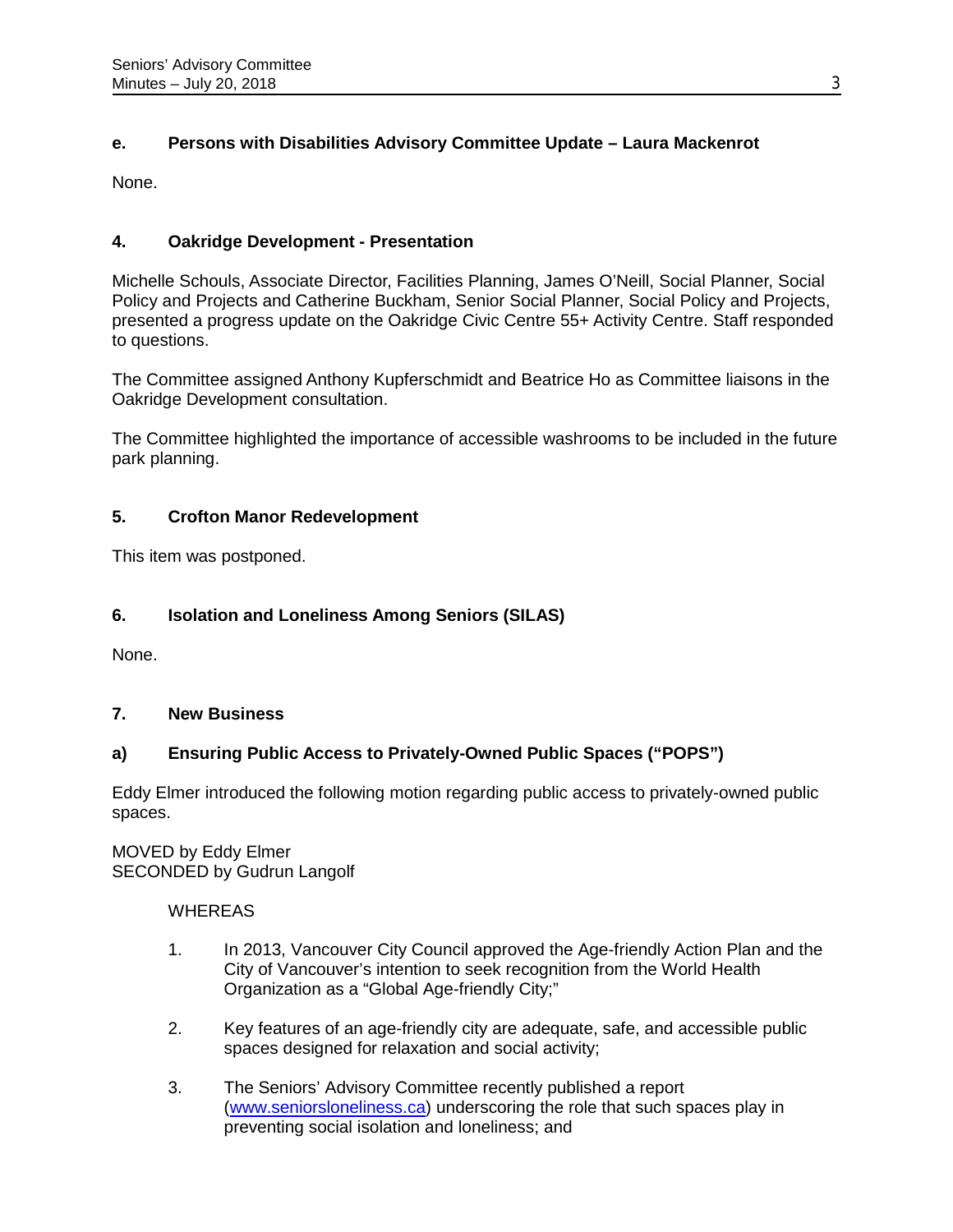4. Developers are often required to provide such spaces for public use as a condition of rezoning.

THEREFORE BE IT RESOLVED THAT the Seniors' Advisory Committee recommend that Council direct staff to:

- 1. Seek a statutory right-of-way for all current and future privately-owned public spaces to ensure that they remain fully accessible to all members of the public;
- 2. Prohibit property managers from restricting or discouraging access to these spaces; and
- 3. Ensure appropriate signage is available.

### CARRIED UNANIMOUSLY

### **b) Amendments to the Zoning and Development By-law and Building By-law - Accessible Path of Travel Policy Review – Report**

Tasia Alexis, Persons with Disabilities Advisory Committee Liaison, updated the Committee on the Policy Report, dated June 5, 2018, entitled "Amendments to the Zoning and Development [By-law and Building By-law - Accessible Path of Travel Policy Review,](https://council.vancouver.ca/20180619/documents/p11.pdf)" and noted she spoke in opposition, alongside nine other members, at the Public Hearing on July 18, 2018.

### **c) Provincial Initiatives that Encourage the Government to Provide Services for Seniors**

Anthony Kupferschmidt attended the Provincial Summit on Aging and inquired with the Committee to consider supporting as a whole the *Declaration of the Community-Based Seniors' Services Sector in BC (declaration sheet distributed and on file)*. The Committee agreed to further discuss at their next regular meeting whether or not they will move this initiative further.

# **Adjournment**

MOVED by Dellie Lidyard SECONDED by Anthony Kupferschmidt

THAT the meeting be adjourned.

CARRIED UNANIMOUSLY

### **Next Working Session:**

| DATE:  | Friday, August 17, 2018 |
|--------|-------------------------|
| TIME:  | $10:00$ am              |
| PLACE: | Town Hall Meeting Room  |
|        | Main Floor, City Hall   |